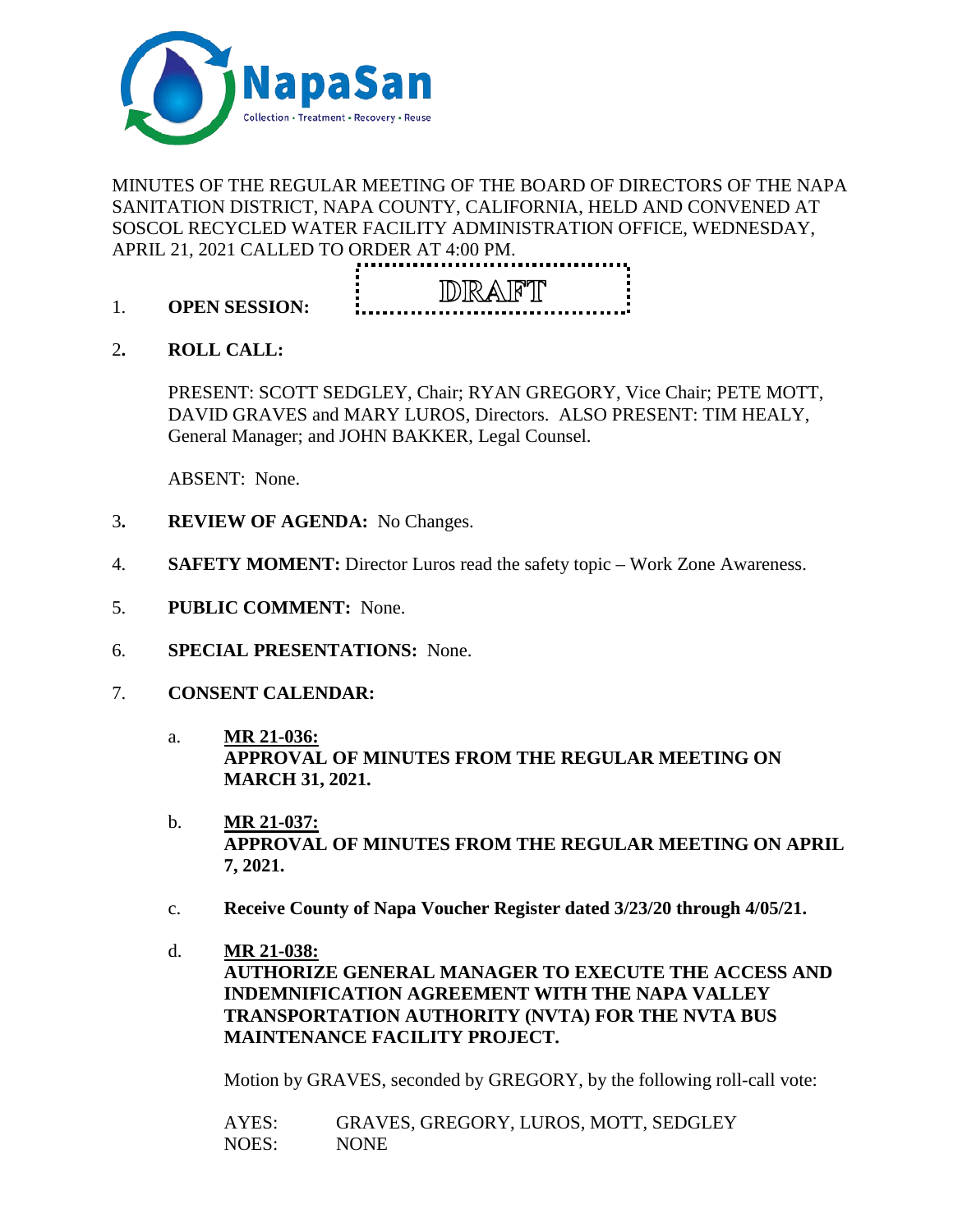| <b>ABSENT:</b>  | <b>NONE</b> |
|-----------------|-------------|
| <b>ABSTAIN:</b> | <b>NONE</b> |

# 8. **REGULAR CALENDAR:**

# a. **Provide Direction to staff on NapaSan's mission, vision, values, goals and strategies for the 2021 Strategic Plan Update.**

General Manager Healy and consultant Larry Bienati, Ph.D. presented information to the Board on NapaSan's mission, vision, values and goals for the 2021 Strategic Plan Update. Dr. Bienati reviewed the process he undertook to prepare for the strategic planning workshop. General Manager Healy reviewed NapaSan's accomplishments from the 2019 Strategic Plan. Dr. Bienati commented that NapaSan completed over 90% of the goals/projects in the 2019 Strategic Plan, which is over and above the normal trend of 30-50%.

Staff, Dr. Bienati and the Board reviewed and held discussion on each of the seven goals contained in the Strategic Plan. The Board directed staff to update the 2021 Strategic Plan document as discussed during the workshop. The final Strategic Plan document will be presented to the Board for review and approval at a future meeting.

### 9. **GENERAL MANAGER REPORT:** None.

## 10. **LEGAL COUNSEL REPORT:** None.

# 11. **BOARD OF DIRECTORS REPORTS/GENERAL DISCUSSION:**

- a. NBWRA Board meeting (4/19/21) Chair Sedgley attended the virtual meeting. Discussion was held on Phase II and the desire to keep the group together. He reported that the annual fees would be increasing to \$10,000.
- b. GSPAC Board meeting (4/08/21) Director Graves attended the virtual meeting. He reported the draft groundwater plan would be presented the first part of November 2021.

# 12. **UPCOMING MEETINGS:**

- a. Long Term Planning Committee meeting April 22, 2021
- b. Regular Board meeting May 5, 2021
- c. GSPAC Board meeting May 13, 2021
- d. North Bay Watershed Association meeting May 7, 2021
- e. Regular Board meeting May 19, 2021

#### 13. **ADJOURNMENT (6:33 P.M.)**

Adjourn to Napa Sanitation District Regular Meeting on May 5, 2021 at 4:00 P.M. at the Napa Sanitation District Administration Building, 1515 Soscol Ferry Road, Napa, California.